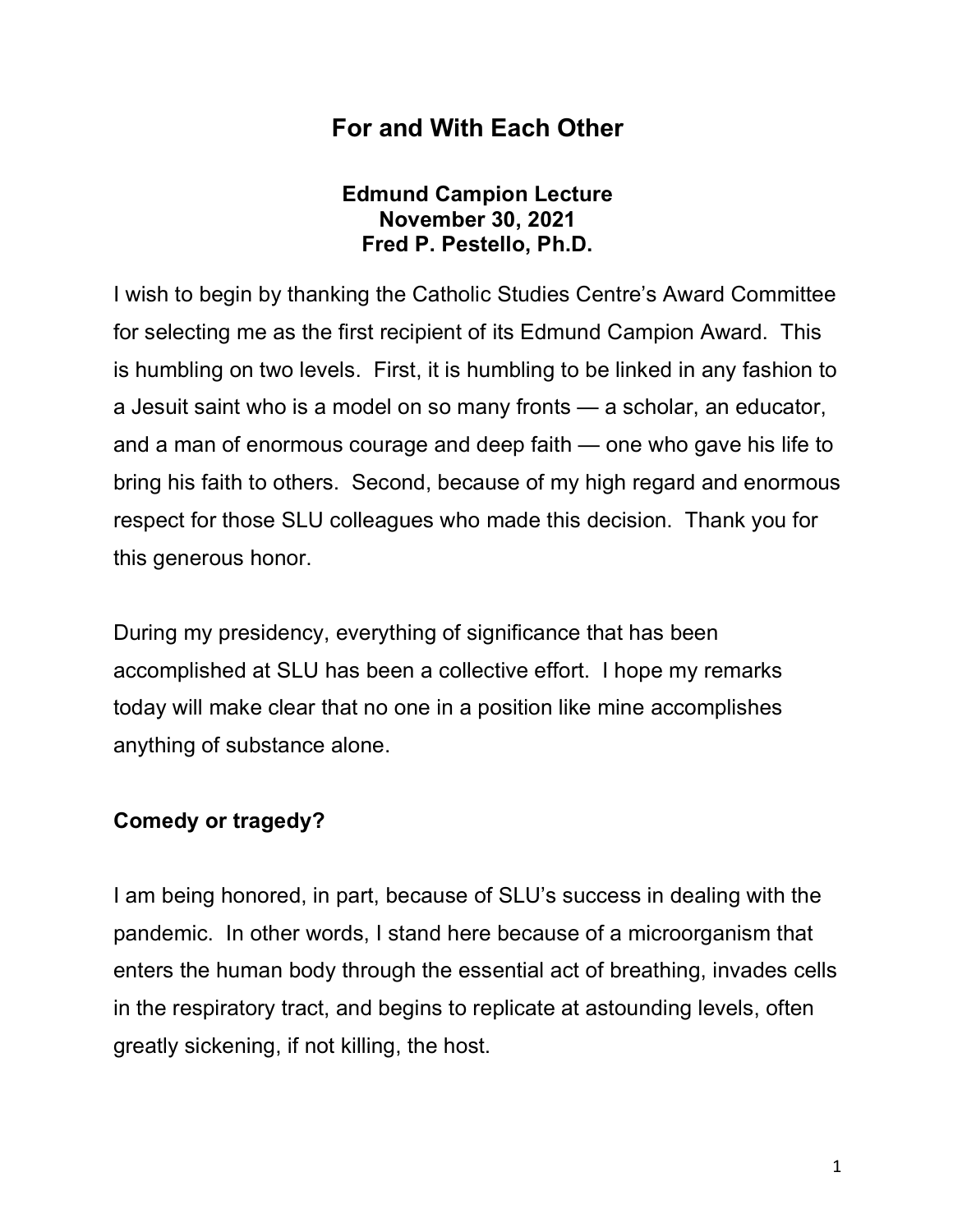The enormous toll this coronavirus has taken is hard to grasp. In less than two years, 5 **million, two hundred thousand human beings have died from this virus.** Here in the United States alone, nearly 800 thousand lives have been wiped away thus far.

Each one of us knows someone who has perished. A parent. A grandparent. A sibling. A parishioner. A neighbor. A colleague. A Friend. Gone. Just like that. Adding to the cruelty, some drew their last breath without their loved ones permitted at their bedside. Imagine that pain alone.

On top of this staggering loss are the millions who suffer from long-COVID and other health issues that were created, or intensified, because so many were forced to delay physical examinations and medical treatments.

COVID-19 also wreaked havoc on America's colleges and universities. According to the Chronicle of Higher Education, the pandemic eliminated more than 600 thousand jobs on our nation's campuses. Inside Higher Education reported that women accounted for nearly 60 percent of those lost positions. And more than half of those job losses were experienced by people of color. But I am proud to say that did not occur at Saint Louis University. It did not happen here because of how the people of SLU responded.

Covid-19 is the third epidemic in SLU's storied history. Cholera and the Spanish Flu were very serious, of course, but they occurred in a different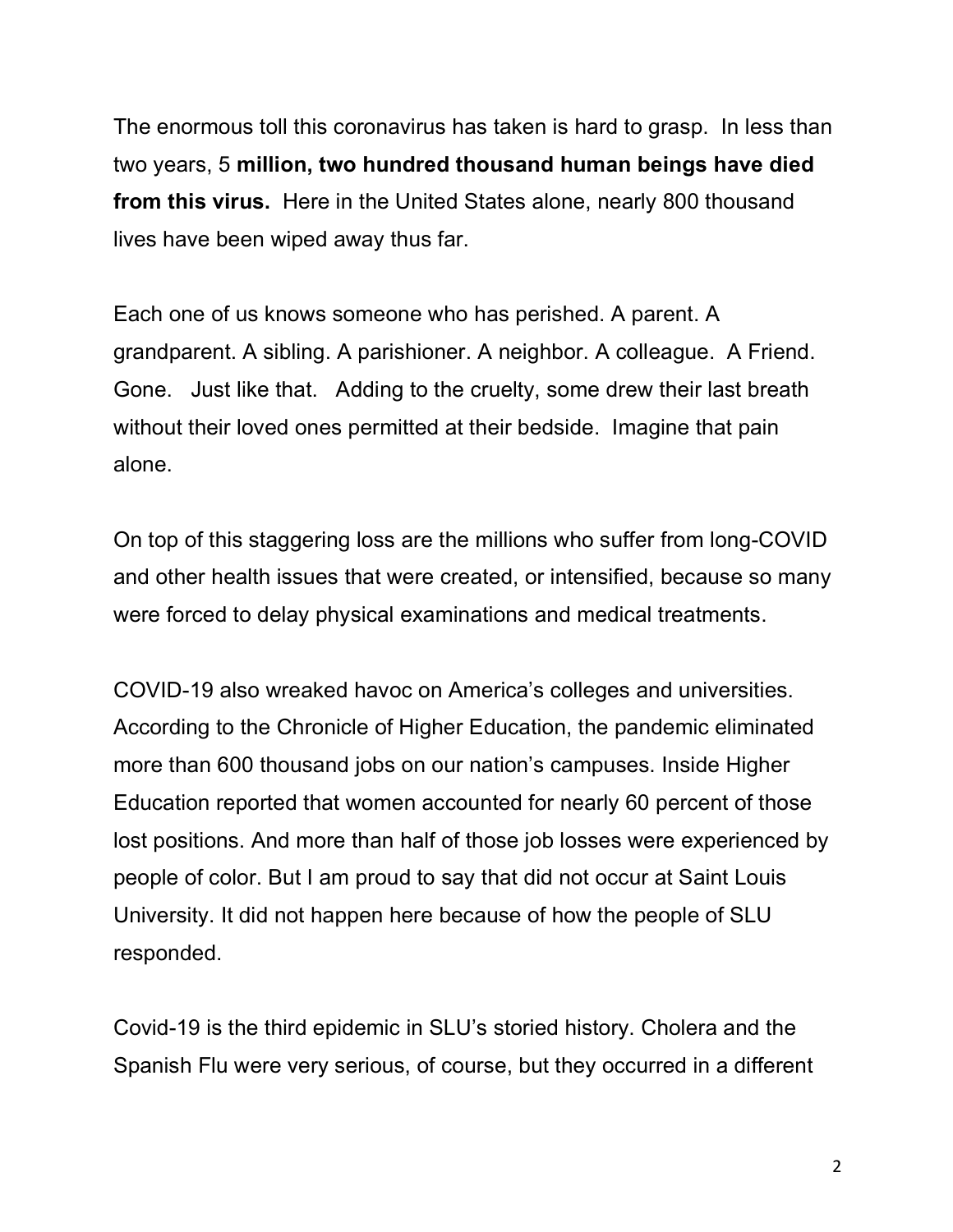time. We had not faced a crisis like this in a century. Our response was as impressive as any university in the nation.

### **SLU's COVID journey began in January of 2020.**

It was then that the university's senior administrators began to monitor news of a coronavirus that had emerged in China. Teams were formed to begin considering what the impact might be on us and how we should respond. In February we had a brief conversation with our trustees about our concerns. Our primary focus, however, was on the bullish enrollment and economic projections we shared as part of an optimistic three-year budget forcast. And then came March. In an instant our world was turned upside down.

In March of 2020 several teams quickly came together to determine how to safely manage our evacuation from campus. At the time, there were over 4,000 residential students at home on spring break. We had to bring all of them back to move out. That had to be done in a way that did not spread the deadly, novel virus to one another. And to the 200-plus students who would remain on campus.

# **We succeeded because each of you pivoted and began to work differently.**

Some of you took on roles and duties never before imagined. All of you ensured that the work of the institution continued in a manner that put us squarely among the most successful universities in managing this extraordinary health crisis. Thank you, particularly to our front-line workers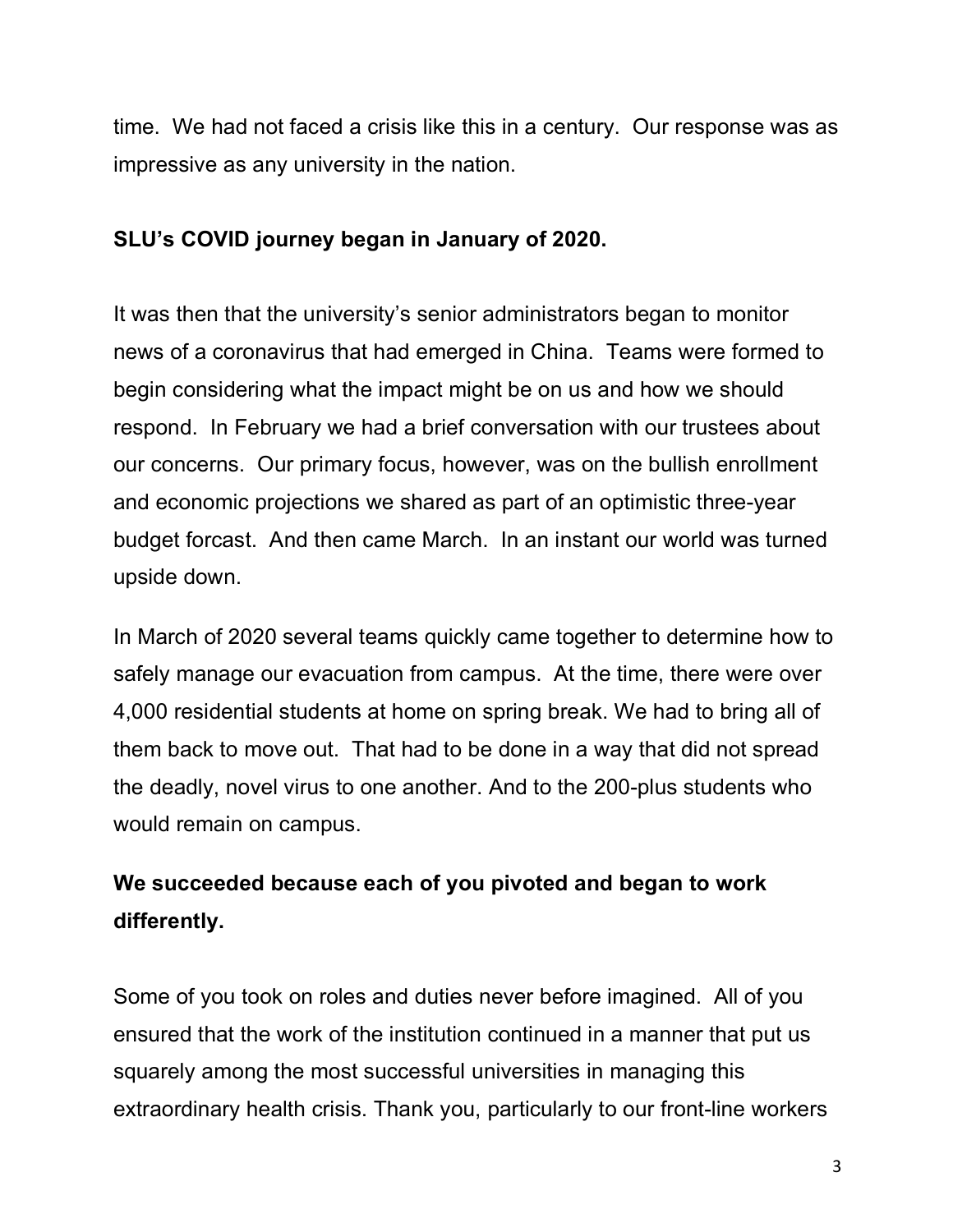and clinicians, and other essential workers, including our DPS officers, our grounds and maintenance staff, and our custodians.

During that spring of desolation our approach to education was affirmed. Beyond the cost in human health and economic activity, we began to see the social and psychological costs of COVID isolation. These costs too are real and consequential. And to those at a Catholic University, no surprise.

Catholicism realizes that we are social beings. We are meant to be in community with each other — communities that promote human flourishing — communities that are caring and supportive, communities that are based on *cura personalis*, as the Jesuits like to say.

Not long after our students returned home that March we began hearing stories of the struggles they encountered as they tried to move forward with their studies against the disruption the pandemic brought to their families. In addition, separation from all of the support and connections they had on campus was impacting their well-being. This included separation from the sacred rituals and other means of deepening and expressing their faith. You who are part of the Campion Centre know how much the gatherings and rituals of this space mean to our students and how much these faithfilled interactions were missed when we were apart.

**Being together in a supportive and affirming community makes all the difference, particularly at a place like SLU.**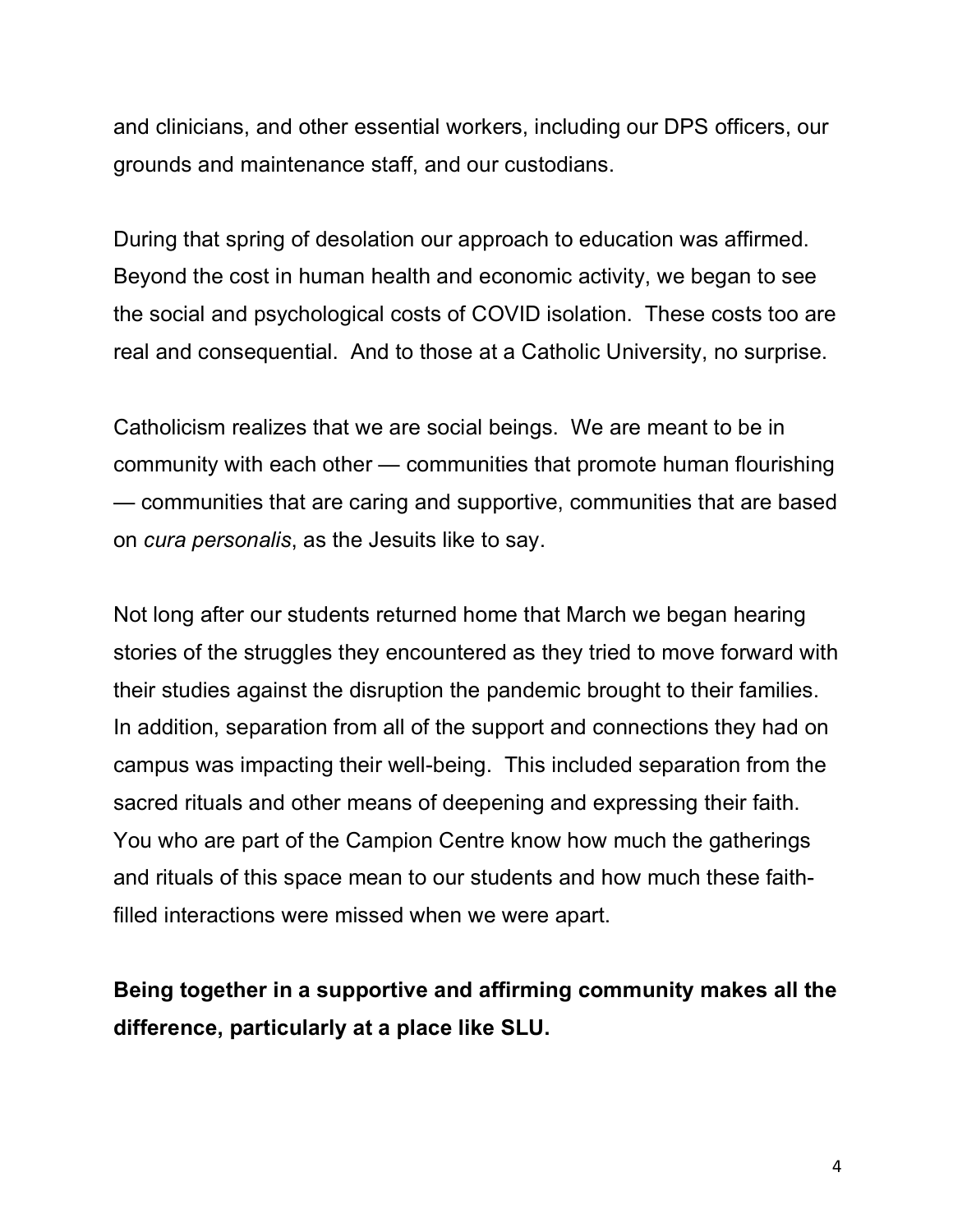We had long made this case to prospective students and the evidence was now clear. Our individual experiences of the distinctive SLU community of daily interactions and rituals had to be restored as quickly and as closely as possible. We realized that we must do all that was necessary to reconvene in the fall of 2020, a time when many other universities decided that it was too risky to do so.

Granted, we enrolled a smaller entering class that fall, and, to help limit the spread of infection, we intentionally reduced density in our residence halls. These facts and others resulted in less revenue on top of the many mitigation costs we incurred, but we collectively found our way to reduce expenses without cutting people. That was a mission-based decision over which we had multiple conversations at the University Leadership Council and with our trustees.

We knew upon whom the burden of personnel cuts would disproportionally fall — our lower paid staff — and the consequences for them and their families. We were not willing to do that to our people. Instead, we tightened our belts and shared our sacrifices. We froze salaries for most and cut salaries for the highest paid. We suspended our retirement match. We kept our faculty, staff, and administrators fully employed, except for a brief layoff of a group of clinical staff at the height of the pandemic when patient visits were halted. We brought them back to work less than three months later, before the extra state unemployment benefits expired. Through it all, our academic and administrative staff remained fully employed thanks to our shared efforts and sacrifices.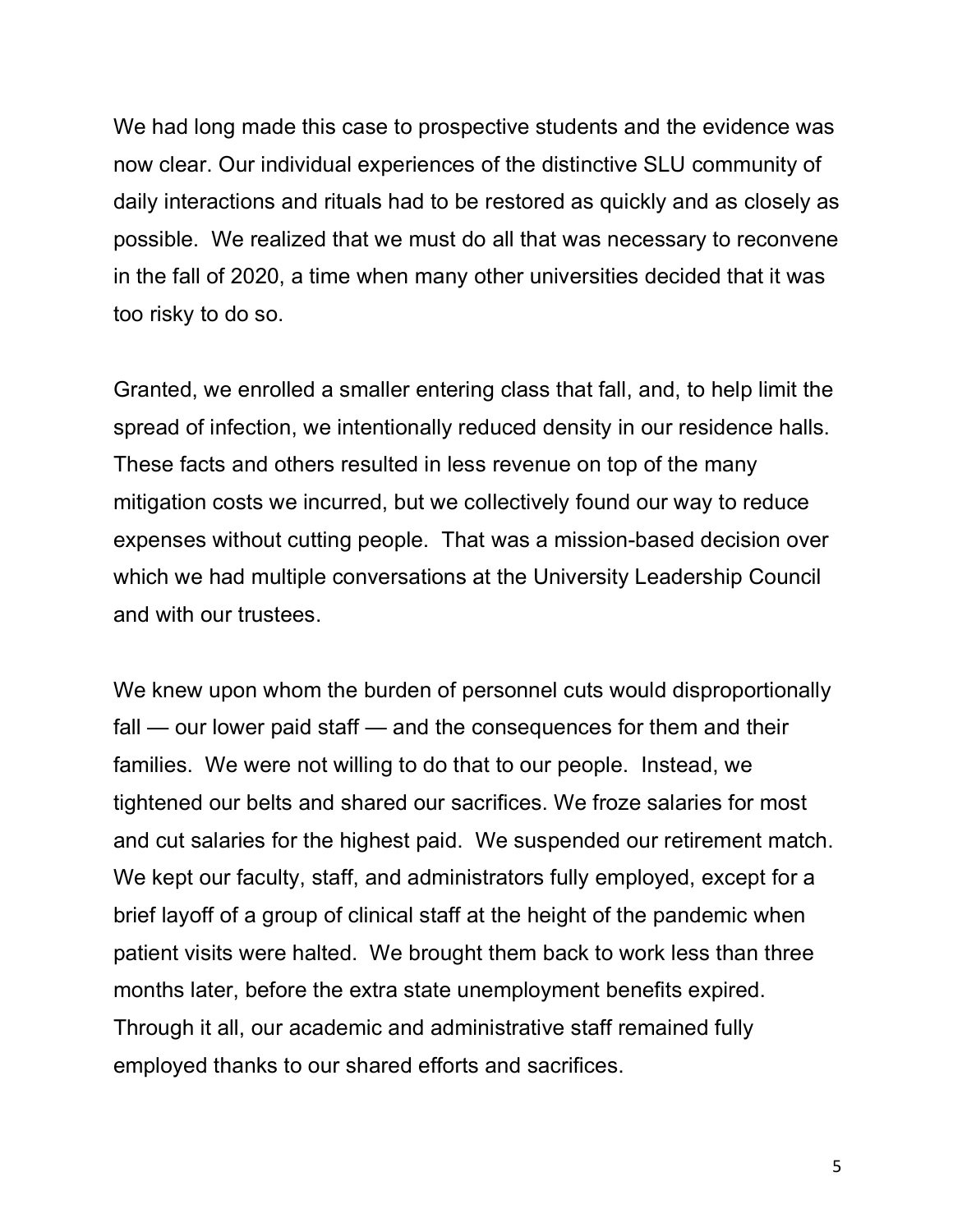In August 2020, with Covid-19 cases on the rise and no vaccine in sight, we orchestrated a carefully planned return to primarily in-person classes something less than 30 percent of academic institutions pursued.

We recognized that if we did it right — abiding by our values, following consensus science, seeking the advice of students, faculty, and staff, and carefully planning and executing those plans — we could bring our community back to campus safely. And we did so.

We took that same successful approach from Fall 2020 to prepare for Fall 2021. And despite the face masks that shield the smiles we all long to see, we are back in person again. Nearly all of us now fully vaccinated. Offices once again providing in-person guidance and mentoring to our students. And each of us relishing direct interaction with beloved colleagues.

What lessons have we learned?

### **First and foremost, rely on your playbook.**

In times of crisis, any organization should ask four primary questions: 1) What is our mission? 2) What are our values? 3) What are our strategic objectives? 4) What does our community expect of us in this extraordinary situation?

The answers must serve as the primary guides to charting a path forward. This is particularly important for a values-forward, faith-based university like SLU. In fact, it is a distinct advantage of such universities.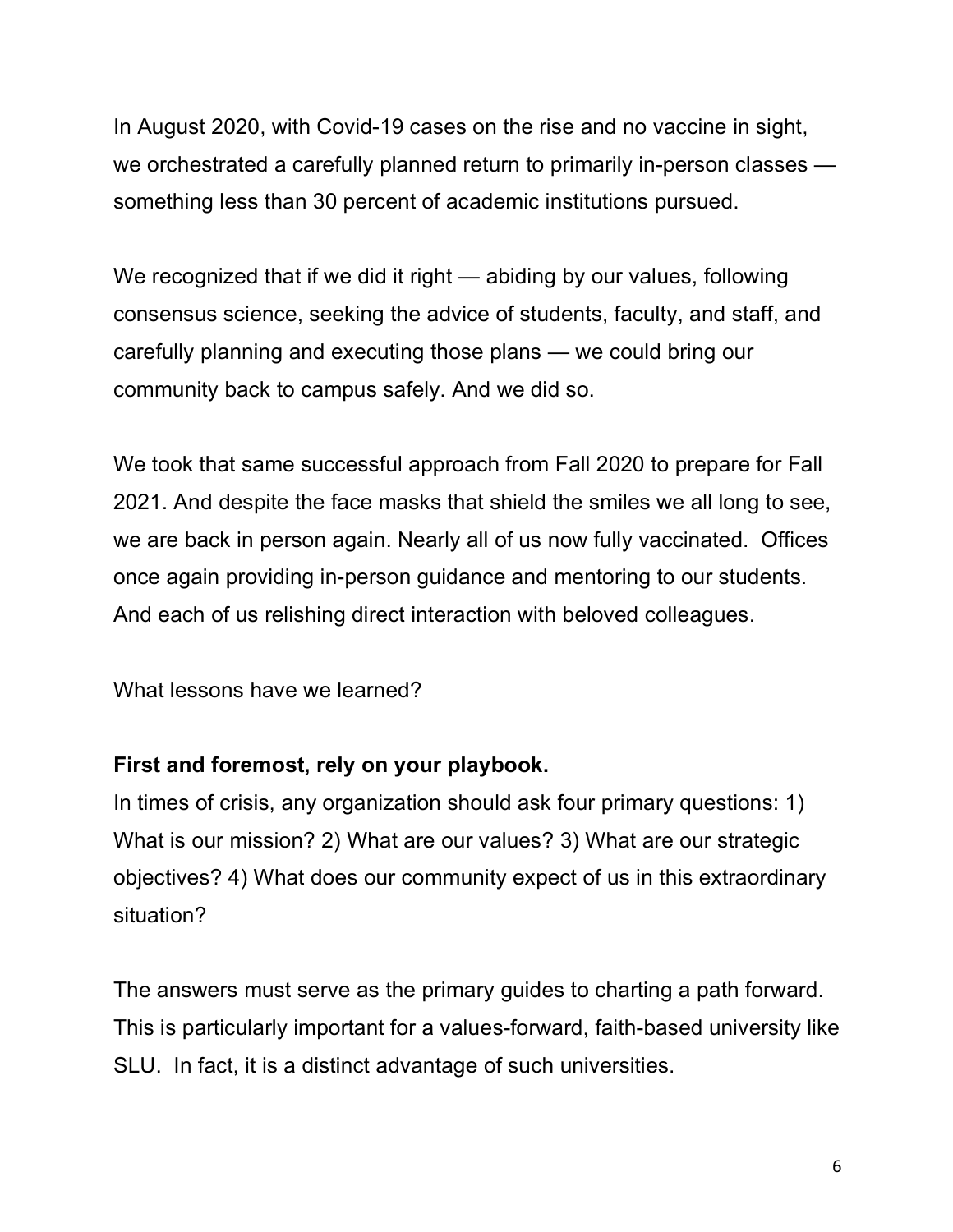I recently spoke with a former SLU administrator, now working for one of the most preeminent private universities in the country. The administrator talked at length about how that university's lack of clarity on their values leaves them rudderless when facing major decisions.

#### **Second, begin planning early and with a diversity of voices.**

Gather and listen to those you can count on to share an honest perspective, especially in times like this, when health and safety may be at risk. In March 2020, we expanded membership of the University Leadership Council and increased meeting frequency, with some subgroups meeting daily.

We created working groups to help us respond to the many facets of the crisis. Some advised us on what we should do. For example, one identified what critical public health measures must be in place if we were to return to campus in August 2020. Another working group figured out how to operationalize the public health measures on our campus.

Advisory working group members have represented the diversity of our campus community in the identities they have and the positions they hold. The pandemic was an opportunity for all of us to get more comfortable with having individuals from all levels of our organization in decision-making rooms. Each person at the table, including students, is equally valued. Everyone's contributions are essential. This is a Jesuit approach to how we should view, value, and work with others.

#### **Third, turn to the experts and allow them to lead**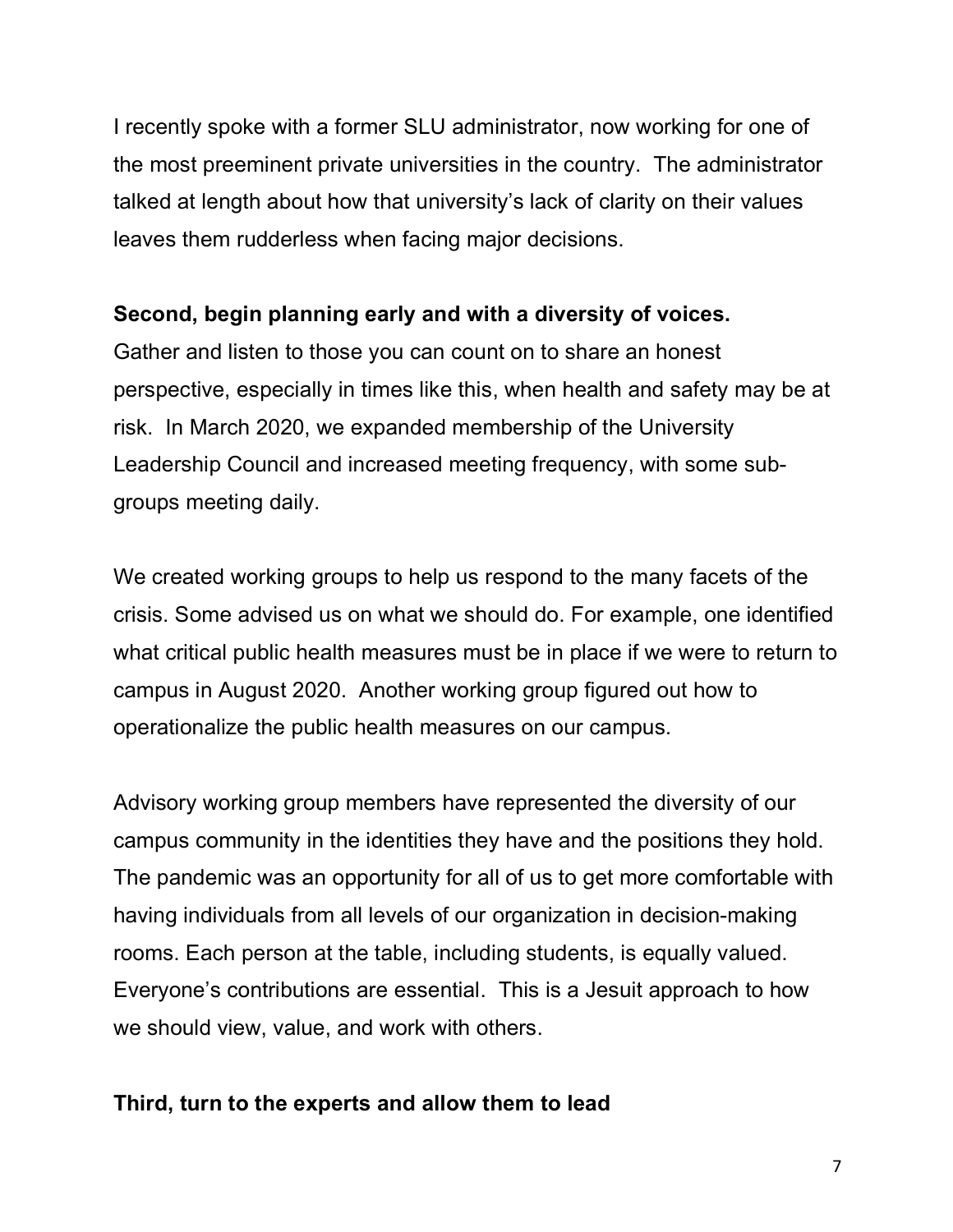At SLU we are fortunate to have experts in many health areas germane to our current situation. They enthusiastically stepped up to help guide our path forward. We consulted with a broad group of these experts, and we drew heavily upon a small group that became our core team of authorities. It was important to empower them by frequently vocalizing support and providing a platform for them to speak to stakeholders who were anxious and had scores of questions. As leaders, we must allow those who rise to the occasion to lead, regardless of their title. This too is a Jesuit approach to how we should view and value others.

#### **Fourth, provide as many options as operations can support.**

In the spring of 2020, universities had minimal opportunity to offer stakeholder's choices as the decision to move to online learning for the remainder of the term cascaded across the country. This phase in the pandemic required continuous communication and rapid response triage to address the peril facing higher education.

As fall 2020 approached, pandemic conditions presented a different dynamic as universities grappled with uncertainties facing them. Schools were striving to have the best chance of maintaining campus health and ensuring student success. At SLU, our students, staff, and faculty shared the complex emotions many were feeling. Their spirits were growing weary, as they longed deeply for the connection that had been absent for months. At the same time, they feared for their health and the health of their peers, their families, and their communities.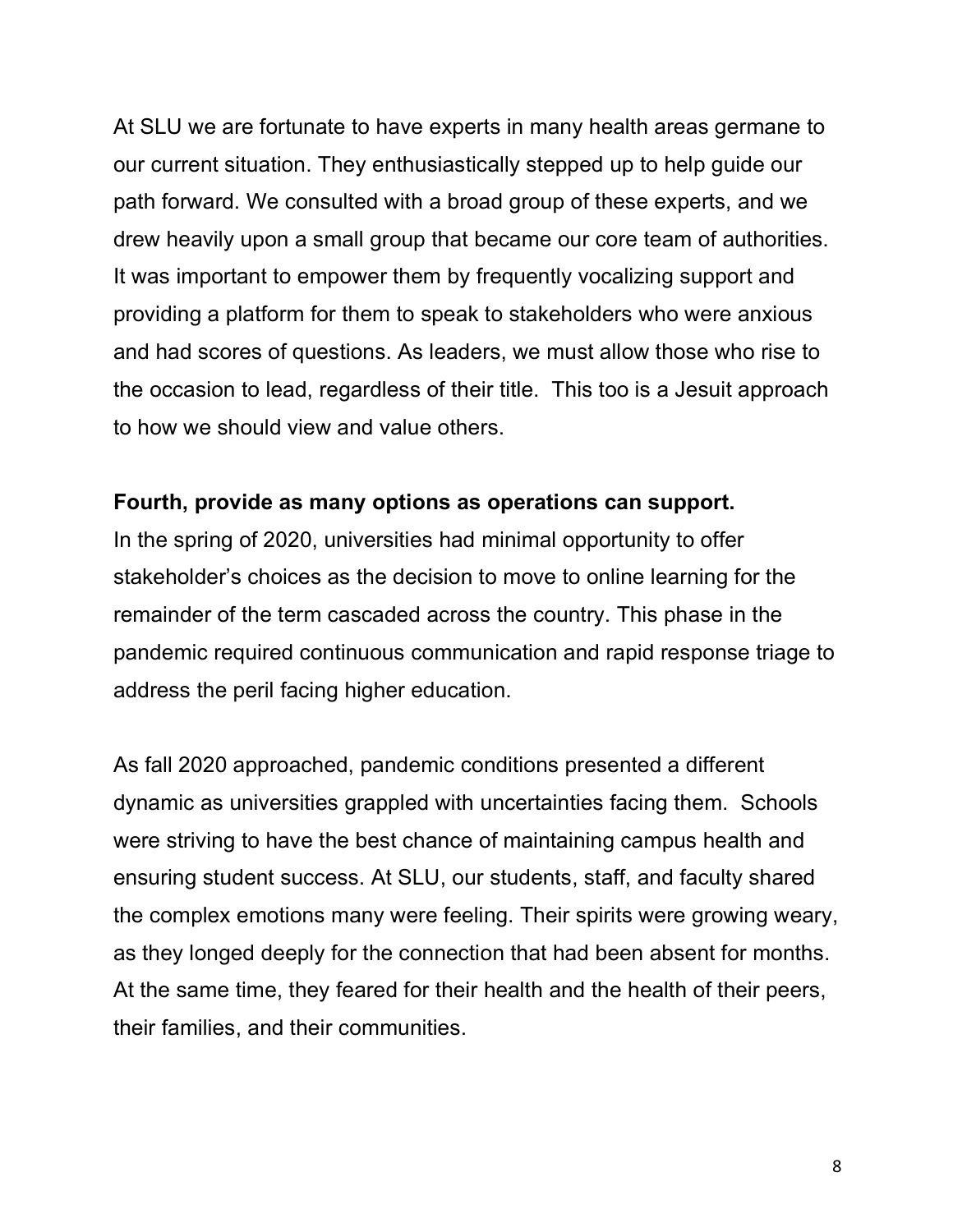Again, we followed our values. We led with empathy, trust, and autonomy, and we gave our faculty, staff and students agency. They had options from which to choose. While giving options meant more work, we felt that trying to force a one-size-fits-all approach was a disservice to the feedback our community offered. Therefore, we decided that faculty could teach fully online if they had healthcare concerns or unmet family care needs. We allowed as many staff as possible to work from home. Students who were uncomfortable with face-to-face instruction could convert their schedule to be online. In the end, more than 70% of our classes were fully or primarily in-person.

St. Ignatius believed that the Jesuits should meet people where they are and that is how we tried to proceed.

### **Fifth, communication with transparency builds trust**.

Between March 10, 2020 — when I announced the suspension of in-person classes — and the start of the fall semester, my office sent out over 50 email messages on COVID-related impacts to our community. We hosted University-wide and college/school-specific town halls. Everyone at SLU was worried about COVID-19 and the disruption it was bringing to their lives. They wanted to know what the president and the leadership team were doing about it. So, we told them – continuously.

In any crisis, people want truth and transparency. They want to know they are getting the whole story. If they are not, trust is broken. If, however, you have and maintain trust, it is much easier to achieve alignment and move forward effectively. From the beginning, we committed to sharing as much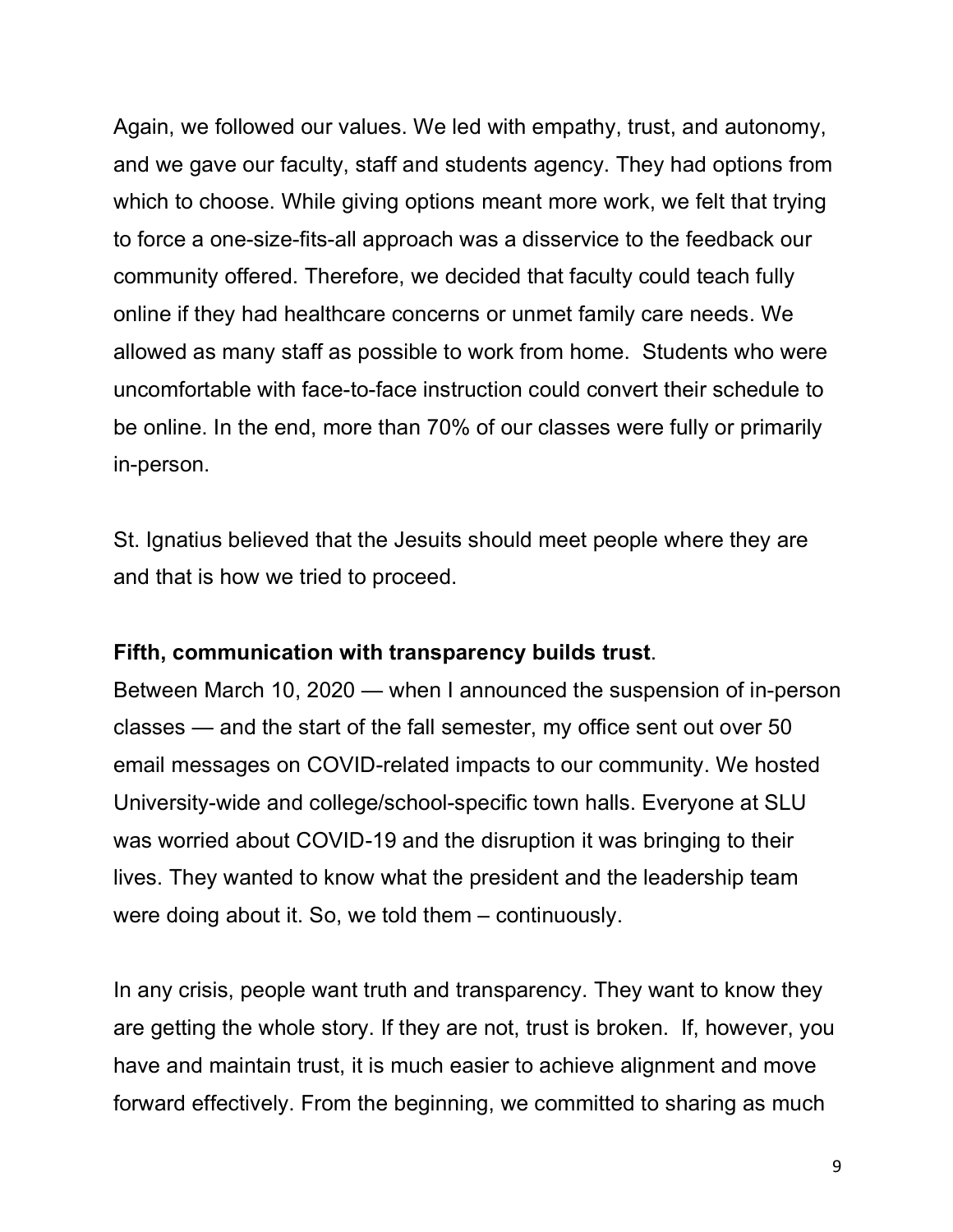detail as possible, as soon as possible, with everyone with whom we were engaged, including parents and families.

Without trust there is no true community.

## **Sixth, listen to your community and understand what you must do, even if it is not necessary.**

I decided that we would not open our residence halls and apartments in August of 2020, unless we could do so safely. We knew it would be devastating to have to send the students back home again because we had allowed COVID-19-positive students to move in and promptly create a super-spreading outbreak. Members of our SLU community were anxious and some predicted a dire outcome. Among many other questions from our faculty, I was asked how many would have to die before I would closed the campus again.

Our experts were absolutely convinced that we could open safely. We knew, however, that we had to reduce anxiety and instill confidence in our decision. The experts predicted that if we tested every student living oncampus upon move-in, we would see, at most, a 1-2% positivity rate. But COVID-19 rapid tests were in short supply in early August 2020. We scrambled to source the tests and were ultimately successful. Our experts were unerring; we had an initial positivity rate of 0.63%.

Althought it was yet another chore for a tired and overworked staff, transparency in gathering and sharing weekly positivity rates became a priority. That transparency was worth the effort because it was a critical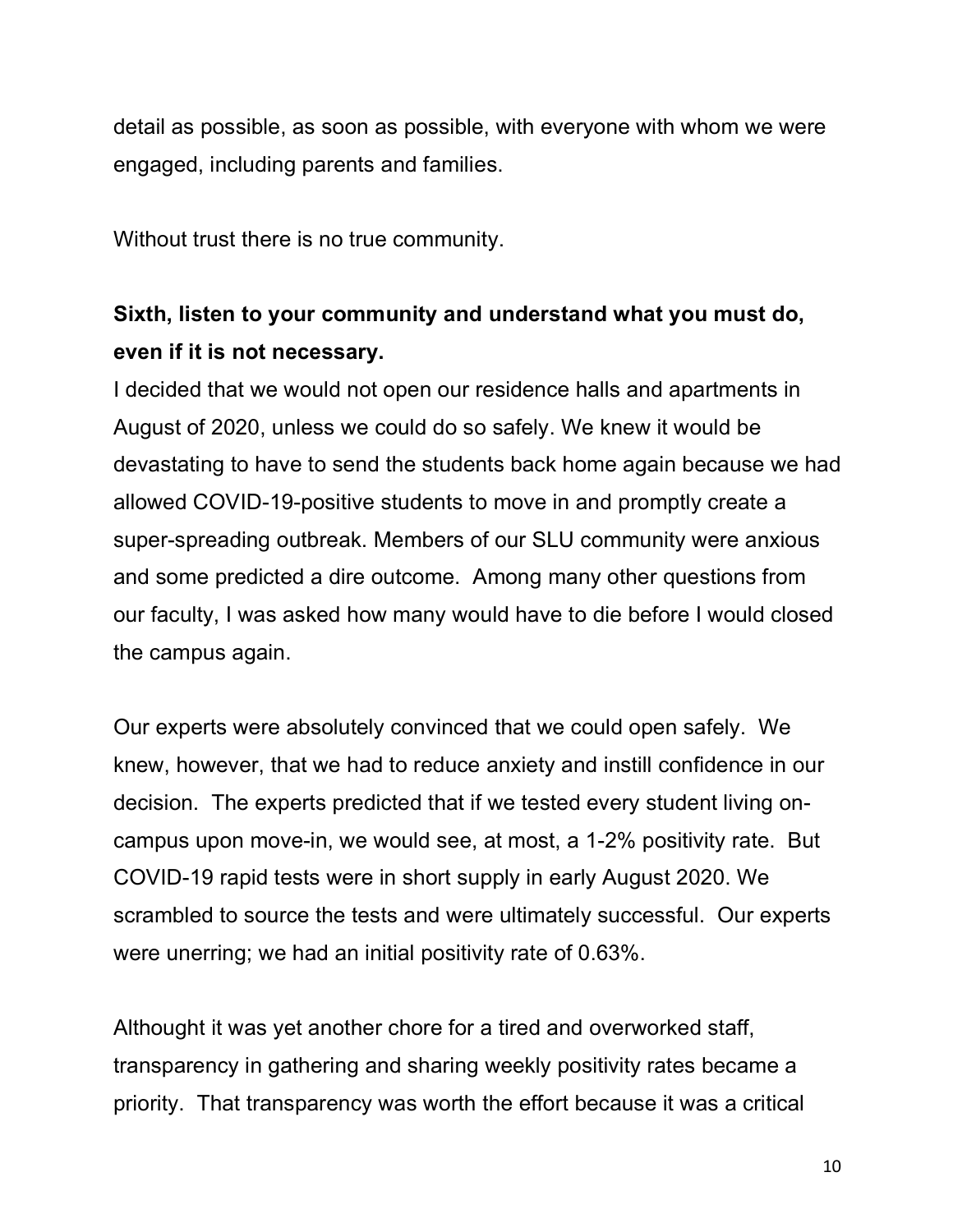factor in building the confidence essential for our successful return to campus.

After that first round of COVID test results, we were further convinced that we only needed to do symptomatic testing coupled, perhaps, with targeted cluster testing. Our stakeholders, however, were not going to be convinced that we were operating safely without ongoing asymptomatic testing. Sometimes, the realities of the human-psyche supersede what is scientifically necessary.

So, in addition to targeted clusters of students, we randomly tested onetenth of the residential students each week. The results were astoundingly good. The numbers fluxuated but always remained low, considerably lower than the city and state.

#### **Seventh, in the end, students make the difference**

"To accompany young people in the creation of a hope-filled future" is one of the four universal apostolic preferences of the Society of Jesus. During the 2020-2021 academic year, in message after message, we told our students we believed in them. We reminded them that as students at a Jesuit university, being for and with others is at the heart of our mission and values. They took it from there and joined the others on campus in making the sacrifices necessary to live and learn in community.

The commitment of our students to living our mission made success possible. They wanted to be on campus. They knew that meant sacrifices, and they embraced them. They did the right things even though it is not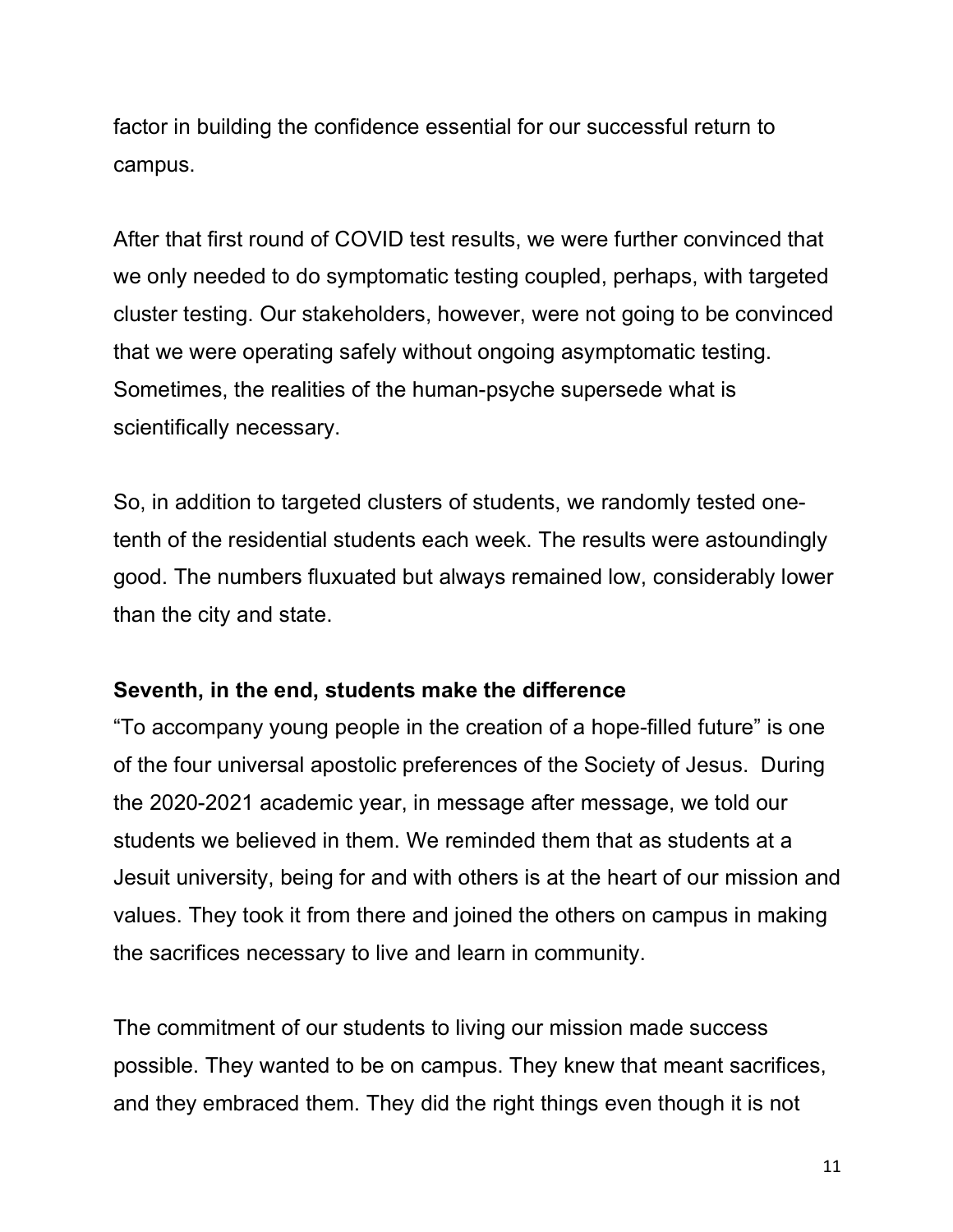easy to follow the mask, social distancing, and small group gatherings only, safeguards when college is a place for building relationships, interacting with new people, attending large events, and socializing, often in sizeable groups in confined spaces.

Our students modeled being men and women for and with others. SGA leaders served on numerous committees engaged in COVID management. Some students, like our RAs, became residence hall ambassadors for keeping the campus safe. Among the many other roles students played, they volunteered to be Public Health Ambassadors auditing spaces and noting where we lacked disinfectant or signage, or other adjustments necessary for a more COVID safe space. Students delivered meals across campus to their peers in isolation and quarantine housing — whether it was 100 degrees or 10 degrees outside.

We relied on more than 120 nursing students to administer COVID tests and vaccines to university community members and our St. Louis neighbors. We have had more than 30 public health graduate students serve as contact tracers. These are COVID detectives tracking down anyone to whom our COVID-positive cases may have spread the infection. Absent the engagement of all of these dedicated students, our COVIDprevention success would have been hamstrung. They were that important to our efforts.

Regardless of how thorough of a plan you create, or how much you communicate, certain elements are unpredictable. We could not have known how the care and generosity in our students' hearts would manifest